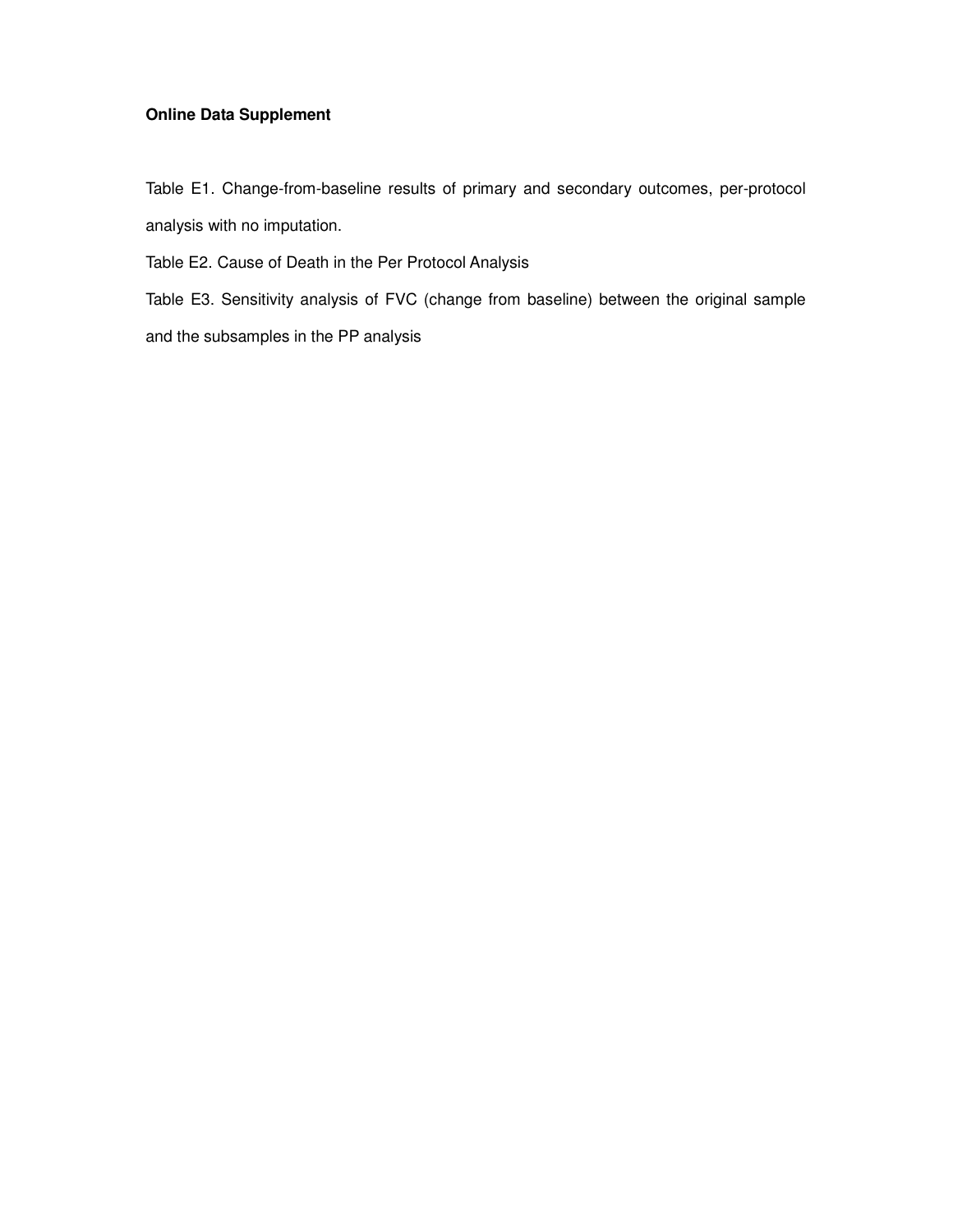|                         | Placebo |                   | Co-trimoxazole |                   | Unadjusted |                     | Adjusted for baseline |                     |
|-------------------------|---------|-------------------|----------------|-------------------|------------|---------------------|-----------------------|---------------------|
| Outcome                 | N       | Mean<br>$(SD/\%)$ | $\mathsf{N}$   | Mean<br>$(SD/\%)$ | p-value    | 95% CI              | p-value               | 95% CI              |
| FVC (millilitres)       |         | $-183 - 73$       |                | $-175 - 21$       | 0.864      | 11.09               | 0.985                 | 1.23                |
|                         | 51      | (279.90)          | 48             | (359.30)          |            | $(-115.47, 137.64)$ |                       | $(-125.92, 128.37)$ |
| FVC % pred (%)          |         |                   |                | $-4.80$           | 0.851      | $-0.37$             | 0.819                 | $-0.45$             |
|                         | 51      | $-4.35(8.88)$     | 48             | (10.88)           |            | $(-4.23, 3.49)$     |                       | $(-4.33, 3.42)$     |
| TLC (millilitres)       |         | $-427.14$         |                | $-167.35$         | 0.104      | 381.28              | 0.811                 | 44.10               |
|                         | 42      | (1371.93)         | 34             | (635.41)          |            | $(-78.36, 840.92)$  |                       | $(-317.16, 405.37)$ |
| TLC $%$ pred $(%$       |         | $-5.92$           |                | $-3.11$           | 0.169      | 4.77                | 0.881                 | 0.41                |
|                         | 42      | (20.19)           | 34             | $(10-49)$         |            | $(-2.03, 11.57)$    |                       | $(-4.98, 5.80)$     |
| <b>DLCO</b>             |         |                   |                | $-0.39$           | 0.222      | $-0.22$             | 0.247                 | $-0.20$             |
| (mmol/min/PKa)          | 43      | $-0.21(0.84)$     | 33             | (0.70)            |            | $(-0.56, 0.13)$     |                       | $(-0.55, 0.14)$     |
| DLCO $%$ pred $(\% )$   |         | $-4.03$           |                | $-4.66$           | 0.456      | $-1.63$             | 0.368                 | $-1.94$             |
|                         | 43      | (11.11)           | 33             | (7.91)            |            | $(-5.91, 2.65)$     |                       | $(-6.18, 2.29)$     |
| <b>SGRQ</b><br>symptoms | 47      | 0.36(16.44)       | 49             | $-4.63$           | 0.121      | $-5.30$             | 0.046                 | $-5.73$             |

## Table E1. **Change-from-baseline results of primary and secondary outcomes, per-protocol analysis with no imputation.**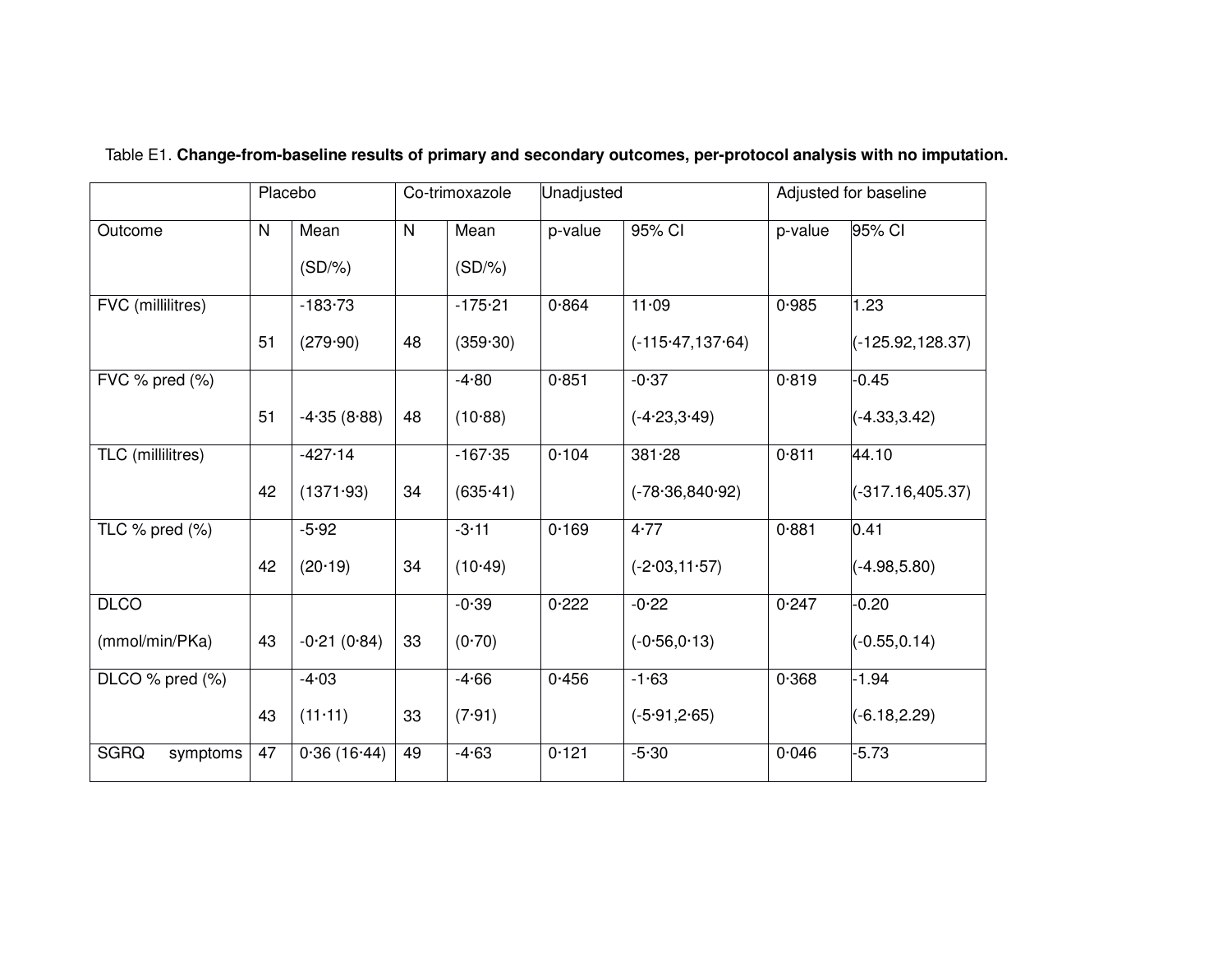| (units)                 |    |               |    | (16.75)  |       | $(-11.99, 1.40)$  |       | $(-11.38,-0.10)$  |
|-------------------------|----|---------------|----|----------|-------|-------------------|-------|-------------------|
| activity<br><b>SGRQ</b> |    |               |    | 1.56     | 0.879 | $-0.52$           | 0.660 | $-1.23$           |
| (units)                 | 49 | 2.99(13.97)   | 48 | (14.91)  |       | $(-7.25, 6.21)$   |       | $(-6.73, 4.27)$   |
| <b>SGRQ</b><br>impact   |    |               |    | 1.26     | 0.811 | $-0.92$           | 0.839 | 0.66              |
| (units)                 | 48 | 0.49(14.05)   | 47 | (17.97)  |       | $(-8.48, 6.64)$   |       | $(-5.68, 6.99)$   |
| SGRQ total (units)      |    |               |    | 0.36     | 0.694 | $-1.08$           | 0.602 | $-1.38$           |
|                         | 46 | 1.40(11.93)   | 46 | (14.07)  |       | $(-6.49, 4.32)$   |       | $(-6.59, 3.82)$   |
| Six<br>minute<br>walk   |    |               |    |          | 0.768 | $-7.21$           | 0.546 | $-15.31$          |
| (MW)<br>distance        |    | $-13.34$      |    | $-20.74$ |       | $(-55.15, 40.72)$ |       | $(-64.97, 34.36)$ |
| (metres)                | 29 | (85.10)       | 19 | (76.89)  |       |                   |       |                   |
| EQ5D-based utility      |    |               |    | $-0.05$  | 0.025 | 0.12              | 0.024 | 0.11(0.01, 0.21)  |
|                         | 64 | $-0.16(0.30)$ | 53 | (0.28)   |       | (0.01, 0.22)      |       |                   |
| MRC score (units)       |    |               |    | 0.08     | 0.643 | $-0.07$           | 0.841 | $-0.03$           |
|                         | 51 | 0.16(0.83)    | 50 | (0.72)   |       | $(-0.38, 0.23)$   |       | $(-0.33, 0.27)$   |
| Hospital days           |    | 0.89(1.99)    |    | $3 - 28$ | 0.181 | $0.53*$           | 0.182 | 0.53              |
|                         | 54 |               | 50 | (12.95)  |       | (0.21, 1.34)      |       | (0.21, 1.35)      |
| Death                   |    | 14/65         |    | 3/53     | 0.020 | $0.21*$           |       |                   |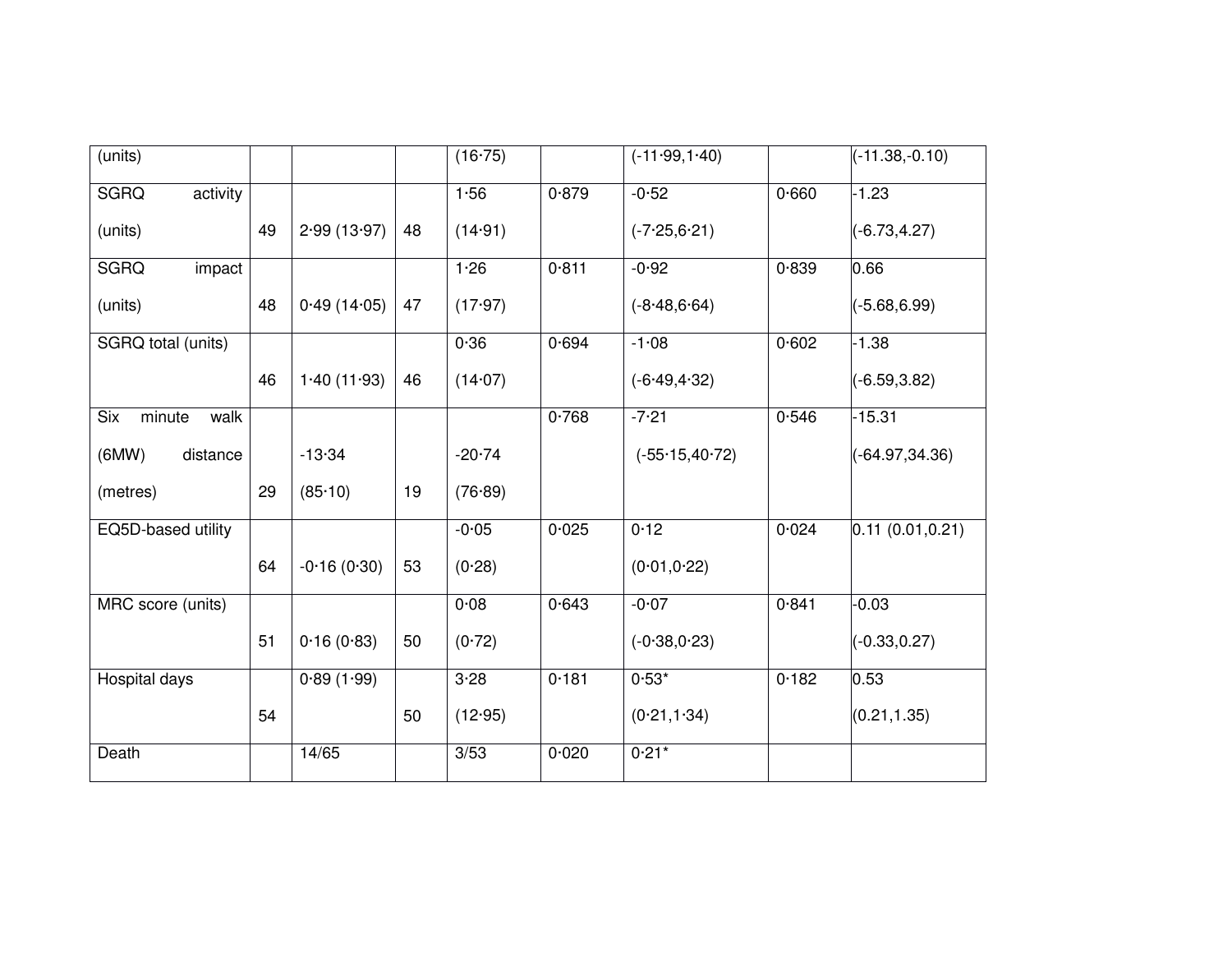|                     | (21.5%)               | $(5.7\%)$   |     |                          | (0.06, 0.78)             |       |              |
|---------------------|-----------------------|-------------|-----|--------------------------|--------------------------|-------|--------------|
| Medicine increase   | 18/58(31.0)           | 9           | /51 | 0.08                     | 0.39                     |       |              |
|                     |                       | $(17-7)$    |     |                          | (0.14, 1.12)             |       |              |
| Medicine decrease   | 4/51(7.8)             | 6           | /50 | 0.610                    | 1.42(0.37,5.56)          |       |              |
|                     |                       | (12.0)      |     |                          |                          |       |              |
| Oxygen increase     | 55<br>10 <sup>°</sup> | $\mathbf 1$ | 50  | 0.019                    | 0.05                     |       |              |
|                     | (18.2)                | (2.0)       |     |                          | (0.00, 0.61)             |       |              |
| Oxygen decrease     | 0/51                  | 0/50        |     | $\overline{\phantom{a}}$ | $\overline{\phantom{a}}$ |       |              |
| 6MW<br>desaturation | 27<br>31              | 15          | 19  | 0.446                    | 0.55(0.12,2.54)          | 0.644 | 0.64         |
| of 4% or more       | (87.1)                | (79.0)      |     |                          |                          |       | (0.10, 4.15) |

\*Hazard ratio. FVC: forced expiratory volume, TLC: total lung capacity, DLCO: total lung diffusing capacity of carbon monoxide, % pred: percent predicted, SGRQ: St George's Respiratory Questionnaire, 6MW: six minute walk, EQ5D: EuroQol, MRC score: Medical Research Council Dyspnoea Score. Units are number of patients unless indicated.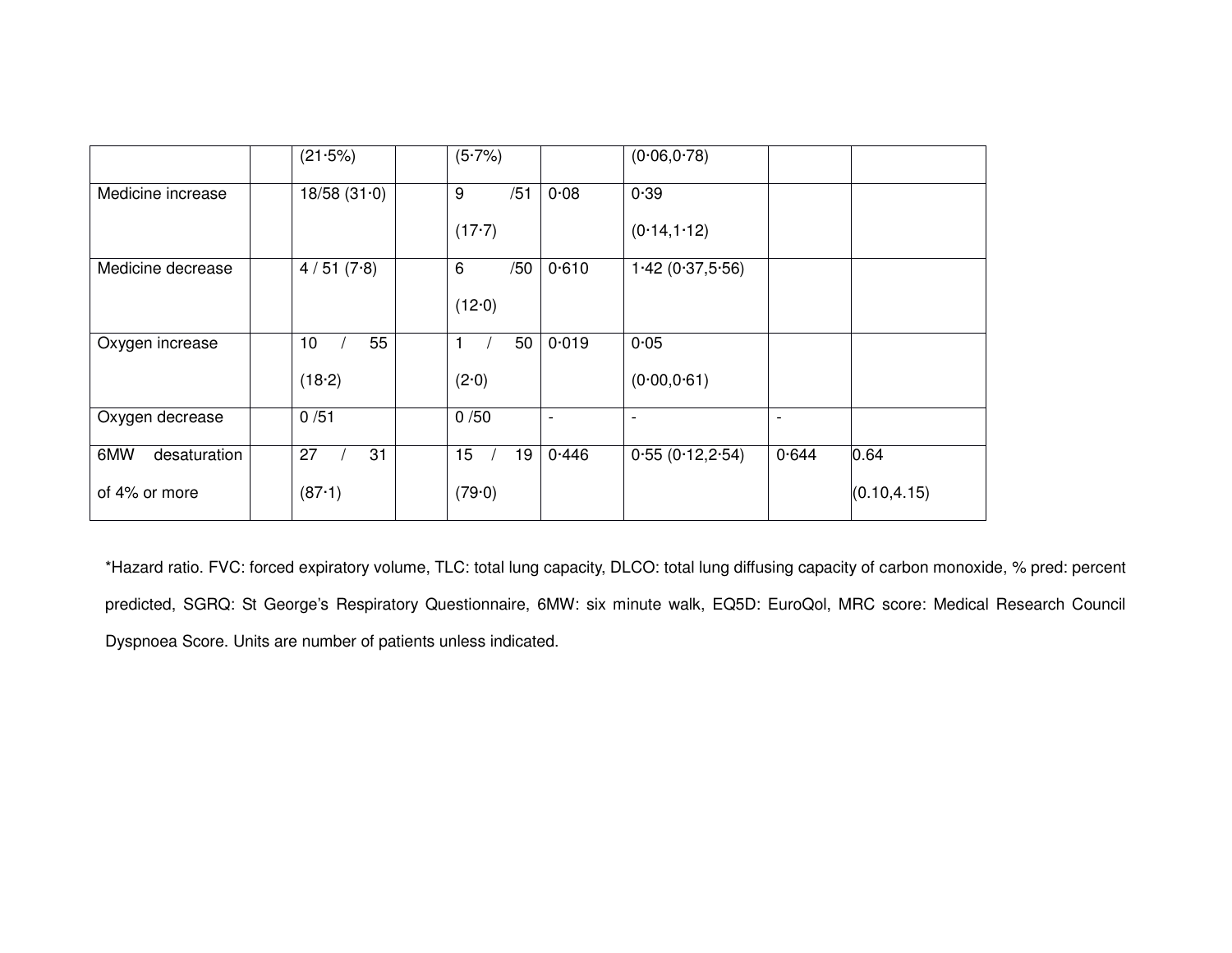## Table E2. **Cause of death in per the protocol analysis.**

|                                        | Placebo     | Co-trimoxazole |
|----------------------------------------|-------------|----------------|
|                                        | $(n=14)$    | $(n=3)$        |
| Mean age, years                        | 72.8        | 74             |
| Respiratory related                    | 14 (100%)   | $3(100\%)$     |
| IPF related                            | 5(36%)      | 2(67%)         |
| Non-IPF related                        | 9(64%)      | 1(33%)         |
| Pneumonia                              | 5(36%)      | 0              |
| LRTI                                   | 1(7%)       | 0              |
| Aspiration pneumonia                   | 1(7%)       | 0              |
| Cardiorespiratory failure <sup>†</sup> | 1(7%)       | 0              |
| Multiorgan failure <sup>#</sup>        | 1(7%)       | 0              |
| Metastatic lung cancer                 | $\mathbf 0$ | 1(33%)         |

**\*** Death was defined as respiratory related if resulted from respiratory failure, acute exacerbation or progression of IPF, pneumonia or respiratory tract infection, pulmonary embolism, lung cancer, or pneumothorax.

<sup>†</sup>Due to IPF and ischaemic heart disease. <sup>‡</sup> Due to IPF, LRTI and perforated Meckel's diverticulum All 17 deaths were due to a respiratory cause with 7 (40%) resulting from gradual progression of IPF itself and 5 following pneumonia (all in placebo arm), with 80% of non-IPF related deaths exhibiting signs in keeping with a gradual rather than acute progression of the underlying IPF.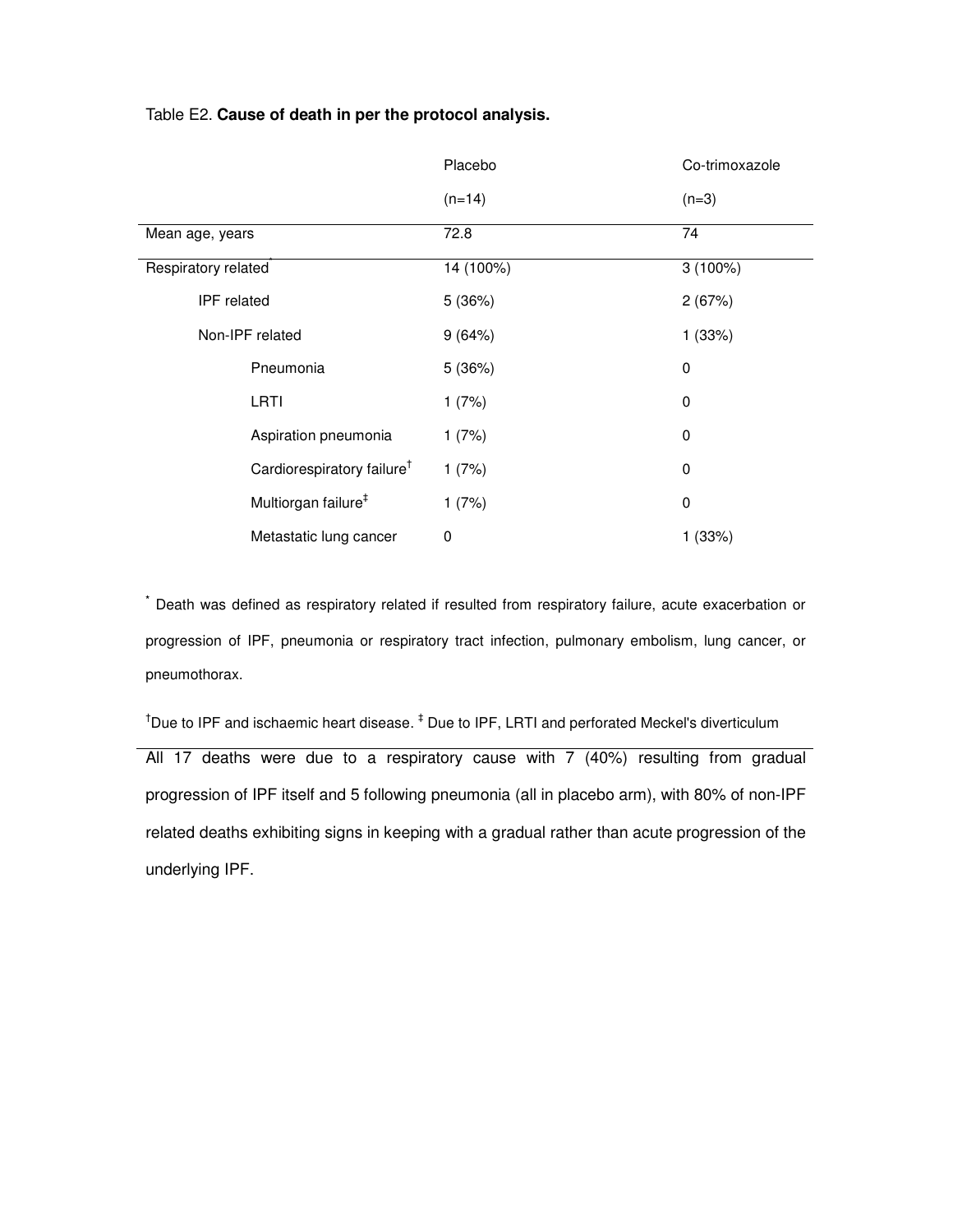Table E3. **Sensitivity analysis of FVC (change from baseline) and deaths between the original sample and the subsamples in the PP analysis**·

| Placebo              |    |                   | Co-trimoxazole | Unadjusted        |         | Adjusted for baseline |         |                     |
|----------------------|----|-------------------|----------------|-------------------|---------|-----------------------|---------|---------------------|
| Outcome              | N  | Mean (SD)         | N              | Mean              | p-value | 95 Cl%                | p-value | 95% CI              |
|                      |    |                   |                | (SD)              |         |                       |         |                     |
| FVC (millilitres)    |    |                   |                |                   | 0.864   | 11.09                 | 0.985   | 1.23                |
| [primary analysis]   | 51 | $-183.73(279.90)$ | 48             | $-175.21(359.30)$ |         | $(-115.47, 137.64)$   |         | $(-125.92, 128.37)$ |
| FVC (millilitres)    |    |                   |                |                   | 0.992   | $-0.65$               | 0.865   | $-11 - 47$          |
| [Fell criteria]      | 50 | $-184.80(282.64)$ | 42             | $-185.24(365.68)$ |         | $(-132.18, 130.87)$   |         | $(-144.15, 121.21)$ |
| FVC (millilitres)    |    |                   |                |                   | 0.552   | $-39.69$              | 0.329   | $-65 - 72$          |
| [radiology review]   | 47 | $-173.19(279.65)$ | 38             | $-218.16(351.31)$ |         | $(-170.48, 91.09)$    |         | $(-197.62,66.17)$   |
|                      |    | Number (%)        |                | Number (%)        | p-value | 95 Cl%                |         |                     |
| Deaths               |    |                   |                |                   | 0.02    | 0.21                  |         |                     |
| [primary analysis]   |    | 14/65(21.54)      |                | 3/53(5.66)        |         | (0.06, 0.78)          |         |                     |
| Deaths               |    |                   |                |                   | 0.024   | 0.17                  |         |                     |
| [Fell criteria]      |    | 12/62 (19-35)     |                | 2/46(4.35)        |         | (0.04, 0.79)          |         |                     |
| Deaths<br>[radiology |    | 11/58(18.97)      |                | 2/42(4.76)        | 0.032   | 0.18                  |         |                     |